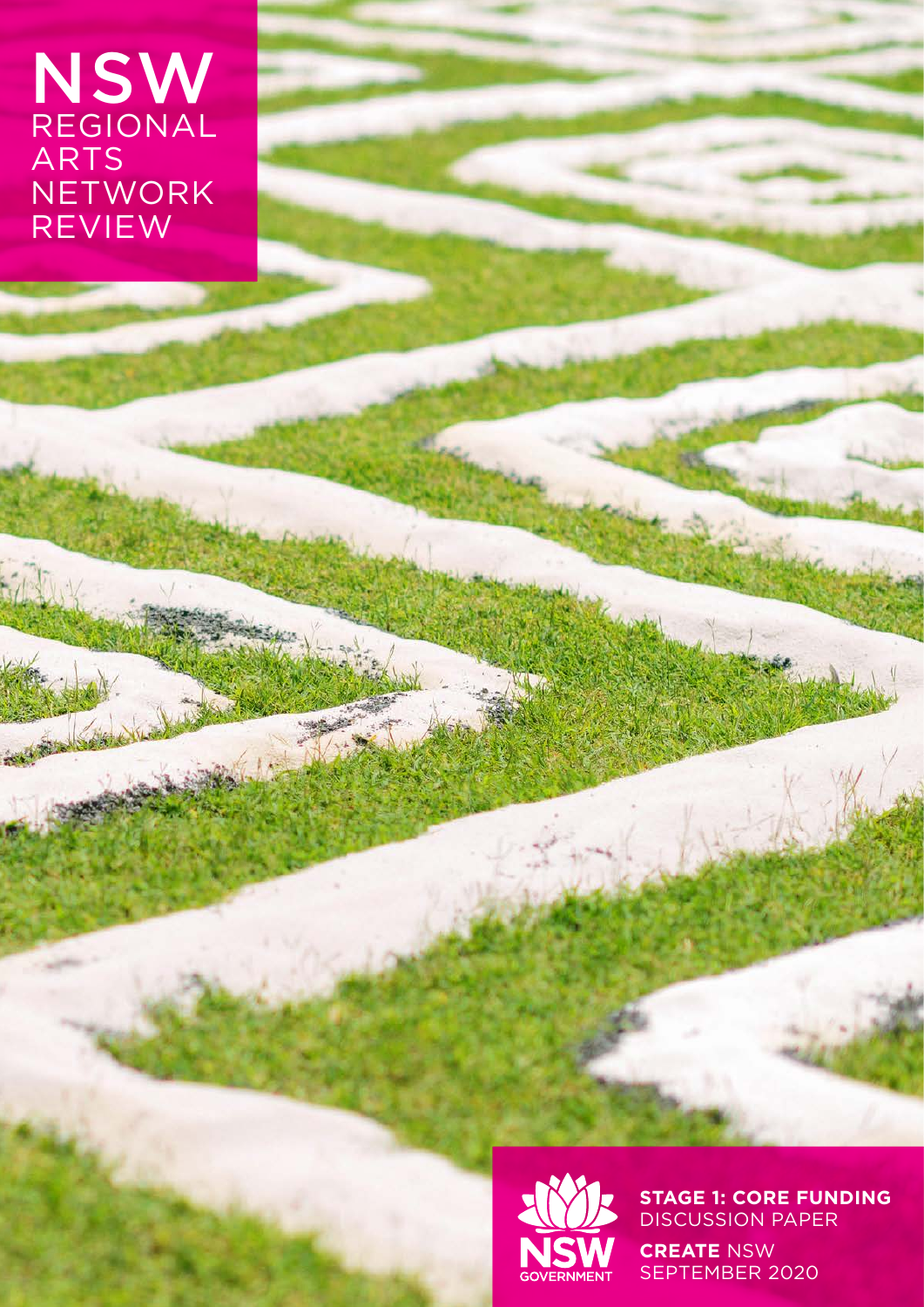# **CONTENTS**

| Celebrating the achievement of the past 20 years | 3  |
|--------------------------------------------------|----|
| Stage 1: Core funding                            | 6  |
| Consultation with the Regional Arts Network      | 6  |
| Strengthening the Regional Arts Network          | 7  |
| <b>NSW Government Funding</b>                    | 9  |
| Australian Government regional arts funding      | 11 |
| Future funding challenges                        |    |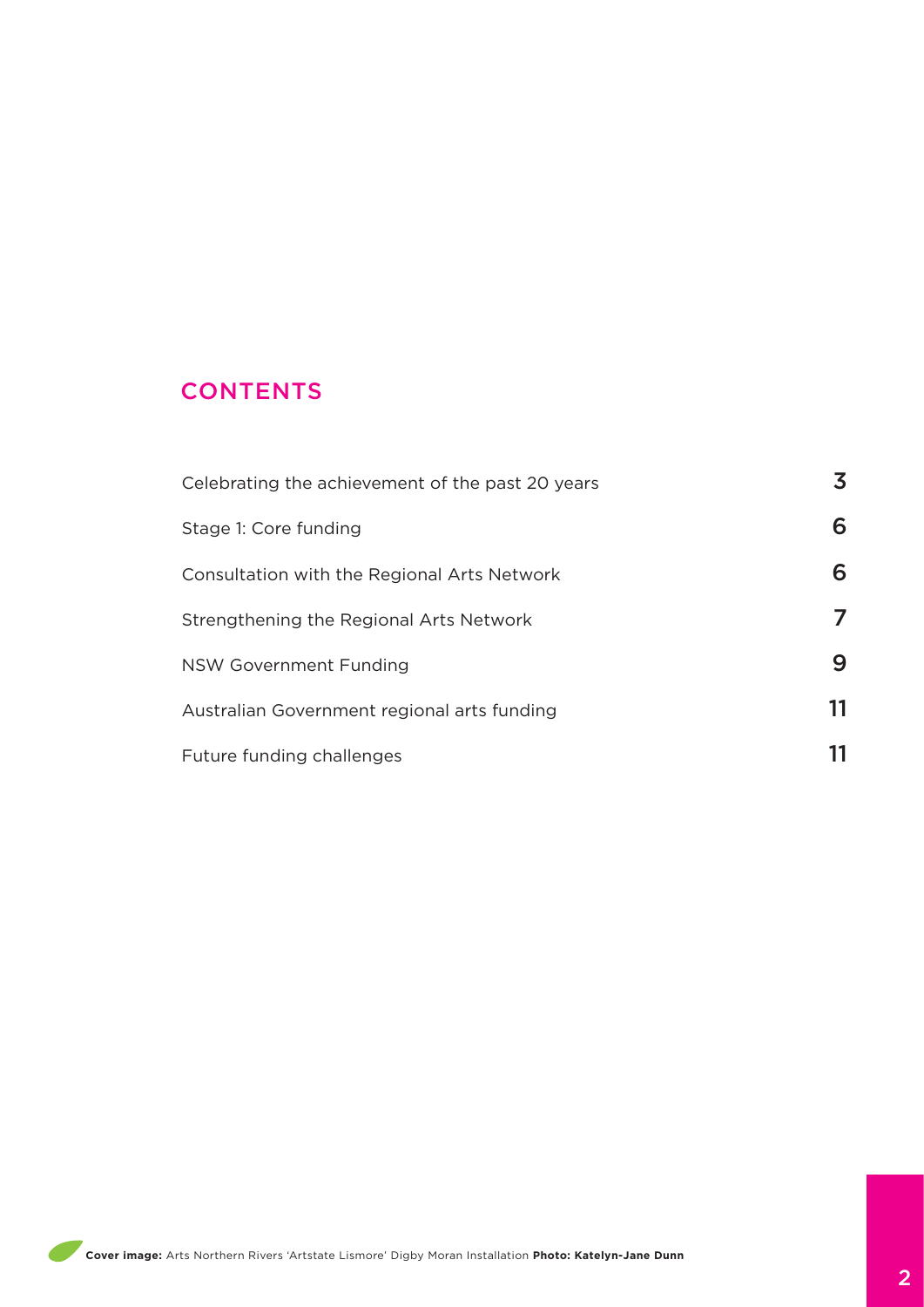### <span id="page-2-0"></span>CELEBRATING THE ACHIEVEMENT OF THE PAST 20 YEARS

The NSW Regional Arts Network has evolved over 70 years and has made a significant contribution to arts and culture in NSW regions. The review of the Regional Arts Network is an opportunity to revisit how the Network operates. The review identifies the strengths, weaknesses, opportunities and challenges of the current model in relation to the changing arts and cultural landscape and increasing demand on resources.

The present-day Regional Arts Network consists of 14 Regional Arts Development Organisations (RADOs) and the service organisation Regional Arts NSW. The RADOs cover the bulk of NSW's land mass, representing an incredible diversity of communities and economies, and contributing significantly to the cultural, social and economic life of our State. The Network provides arts and cultural support to more than 1.7 million people who live and work in Regional NSW.

The RADOs, with the support of Create NSW and Regional Arts NSW, and in partnership with Local Government Authorities (LGAs) have increased innovative programming, social impact outcomes and financial investment in arts and cultural activity in regional NSW. This is a substantial achievement and one to be celebrated

There is now an opportunity to review the current structure of the Network to consider new models for supporting its ongoing sustainability and relevance for the next 10 years. This review will be undertaken in a two-stage process.

#### STAGE 1: Core Funding

Identifying the best approach to core funding in consultation with the Network including establishing the funding agreements and the financial security of the Network for the next four years – to be completed by the end of September 2020

#### STAGE 2: Strengthening the Regional Arts Network

Discerning how RADOs can strengthen their relationships and partnerships. In consultation with local government partners, key stakeholders and Network members, determining successful approaches for continuing future operations – to be completed early 2021.

### First Nations Arts and Culture

The importance of the development and support of the NSW regional Aboriginal arts and cultural sector is widely recognised by the Regional Arts Network. While there have been significant advances in the scope and level of support of the NSW regional Aboriginal sector, there are a range of challenges and opportunities that reflect both the broader Regional Arts Network's experiences in general and those that are uniquely relevant to Aboriginal people and communities.

The NSW Regional Arts Network has evolved over 70 years and has made a significant contribution to arts and culture in NSW regions.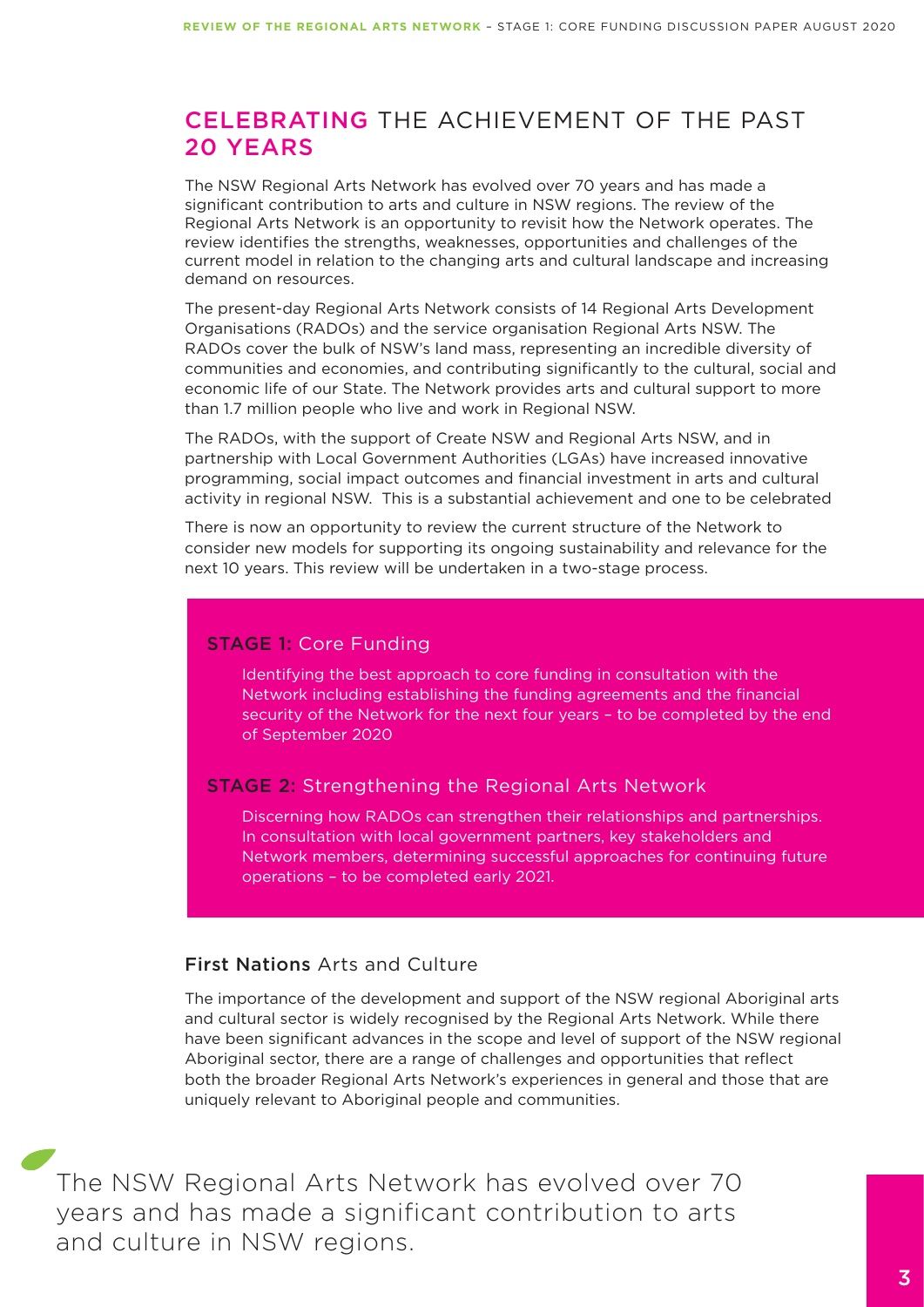In response to this, Create NSW, working with Aboriginal Affairs NSW, will investigate these issues separately in the context of the priority reforms outlined within the new National Agreement on Closing the Gap. The priority reforms are:

- **Formal partnerships and shared decision-making**
- **Building the community-controlled sector**
- **The Transforming government organisations**
- **Shared access to data and information at a regional level**

#### Investment in arts and culture in regional NSW

In 2019-20 the NSW Government invested an unprecedented \$871 million in NSW arts, screen and culture. Over \$10m or 17 per cent of the ACFP Budget was allocated in regional NSW. In addition, the NSW Government has invested \$100 million over four years for cultural infrastructure through the Regional Cultural Fund.

Create NSW invests over \$2.869 million in the Regional Arts Network, which includes \$140,000 p.a. to each RADO (noting that West Darling Arts receives an additional \$4,000 p.a.), \$455,000 p.a. to Regional Arts NSW, \$250,000 p.a. in Country Arts Support Program and \$200,000 p.a. to Artstate. The investment in the Network by LGAs is \$988,000 (based on 2018 figures). In 2018 the Network generated approximately \$2.8m in additional investment in the regions through projects and activities funded by Create NSW, other departments of the NSW Government and through Federal Government funding.

Regional NSW is a priority area under Create in NSW, the government's Arts and Cultural Policy Framework and under the NSW Cultural Infrastructure Plan 2025. Regional NSW is also recognised as a priority in whole of Government policy and service delivery frameworks, including the NSW Ageing Strategy and the NSW Health and the Arts Framework.

The Government has committed \$50 million to a 'Rescue and Restart' package to support NSW arts and cultural organisations impacted by COVID-19. Regionally based organisations are eligible to apply for this funding. In addition to this funding, Create NSW has provided a further \$6.23m for immediate support to arts organisations affected by the pandemic.

The Government is responding to the recent series of emergencies across regional NSW - drought, bushfires, floods and now COVID-19 - with funding to support recovery measures. In these uncertain times, with unprecedented calls from the community for help, and the NSW Government is setting clear funding priorities to focus resources to areas of immediate need. Across the State, organisations whose funding is dependent on Government are, in many cases, managing their programs with the same, or less core funding. Increasing revenue relies on innovative thinking about how to make existing support go further.

In 2019-20 the NSW Government invested an unprecedented \$871 million in NSW arts, screen and culture.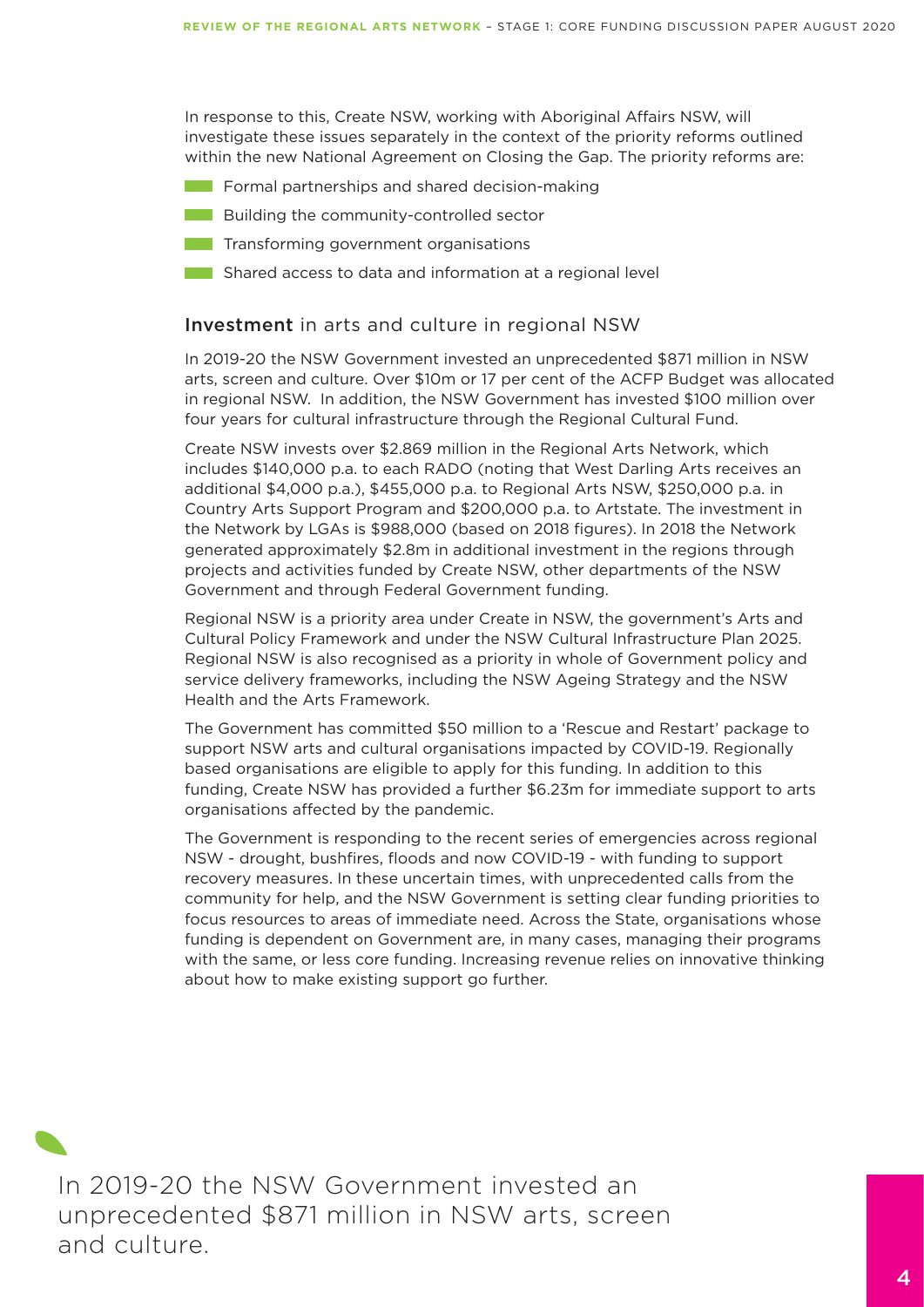In these uncertain times, with unprecedented calls from the community for help, the NSW Government is setting clear funding priorities to focus resources to areas of immediate need.

On the road for P*ostcards from the Riverlands*. **Photo: Sarah Parsons**

5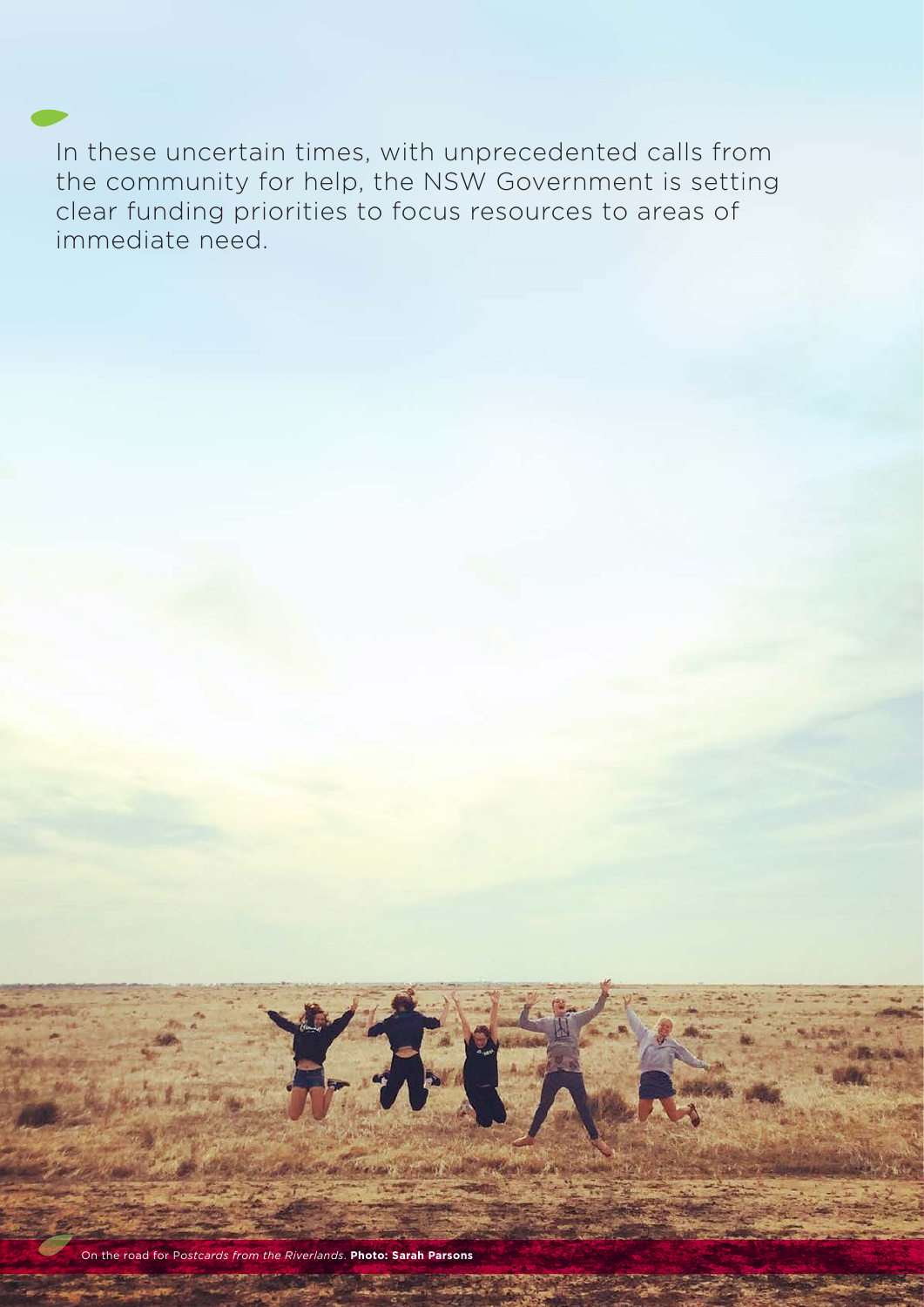# <span id="page-5-0"></span>**STAGE 1:** CORE FUNDING

### <span id="page-5-1"></span>CONSULTATION WITH THE REGIONAL ARTS NETWORK

Regional Arts Network members are invited to work with Create, to contribute ideas, information and together envision a future model to enable the Network to thrive.

Aim:

Identifying the best approach to core funding for the Regional Arts Network and the best use of existing Government support to enable Network members to thrive and deliver outcomes for regional areas.

### Questions to be Resolved:

- **1** What is the best use of NSW Government's current investment in the Regional Arts Network?
- **2** How can the Network model evolve to reflect the maturity and increased capabilities of the RADOs and reflect current thinking in decision-making from the regional and local perspective?
- **3** Does the Network need a strategic network-wide policy to coordinate best practice around collaboration and sharing of resources? If so, how is this best developed and delivered?
- **4** Aboriginal arts and cultural development is increasingly self-determined. For RADOs and the Network, how can First Nations' engagement, including partnerships, be enhanced; representation sustained, and Aboriginal arts and cultural aspirations be better met?
- **5** Country Arts Support Program (CASP) has been in place for many years. Does it still deliver outcomes relevant to the regions? Is there a new model for small grants delivered by RADOs?
- **6** What is the best model for an Artstate type event to enable the development of overall strategic direction and planning to enhance the reach and impact of the Regional Arts Network?
- **7** In considering the Options for Create NSW funding (Pg.7), which would be the preference of your Organisation for future use of the Create NSW funding currently committed to the Regional Arts Network? Provide comment on this choice or on the other options as you think appropriate.

Regional Arts Network members are invited to work with Create NSW…to enable the Network to thrive.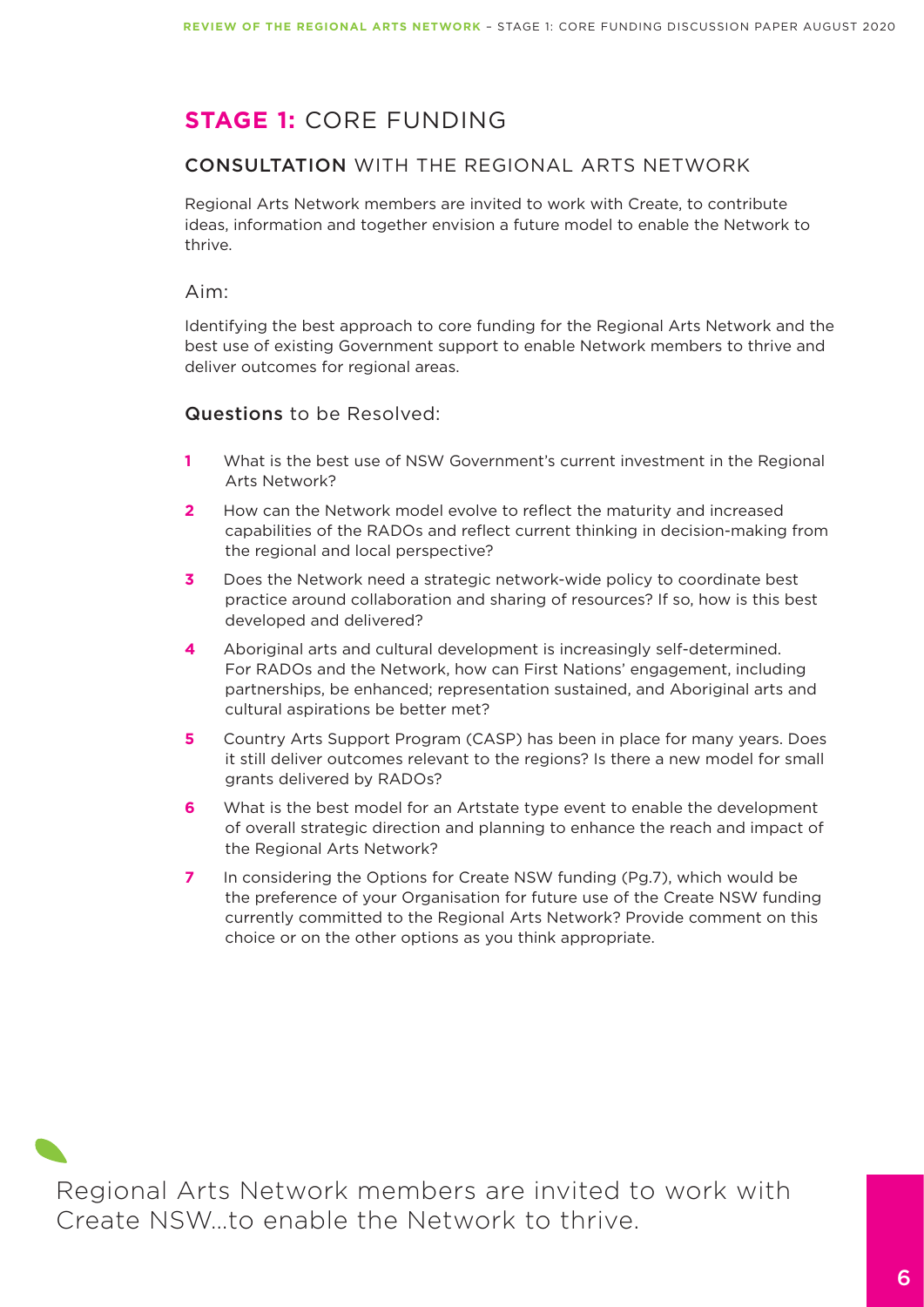# <span id="page-6-0"></span>STRENGTHENING THE REGIONAL ARTS NETWORK

The Regional Arts Network has continued to grow and evolve over the last 70 years. During this time, the continued growth, success and strength of the Regional Arts Network has featured three elements: consolidation, professionalization and stable government financial support. However, as social and cultural circumstances and material conditions in regional NSW continue to evolve, there are some pressing issues that need to be addressed:

**State Government funding is stable but static: the increased costs of delivery** have not been matched by increases in core funding.

**LGAs are under increasing financial pressures from the impact of bushfires,** drought, changes in population levels and most recently COVID-19 and its impact on tourism

The Network's model has remained the same as when the Network was first established and is potentially holding back the growth of individual RADOs. There is potential for a model that is decentralised and focused on regional decision-making while including sharing resources, greater collaboration and ongoing Network development.

Research<sup>1</sup> indicates great diversity in the activity and outcomes of RADOs across the Network and as a result, arts and cultural development may not be thriving equally in all regions. Each region is impacted by unique issues relating to their regional context, including diverse geography and demographics, governance and structural alignment. The future model of support will recognise the difference between the regions and enable RADOs to contribute to outcomes more effectively in their regions.

The current structure of the 14 RADOs is a core of skilled professional staff, guided by Boards composed of local government and community representatives and committed individuals with relevant skills. The entire Network, including the Sydney based service organisation Regional Arts NSW, currently has combined annual funding from NSW Government through Create NSW of \$2.869 million.

### Local Government contributions to RADOs

Council funding varies between RADOs depending on their regional coverage area. While Council contributions represent a significant proportion of core funding for many RADOs, no RADO receives council funding greater than Create NSW's core funding. Some RADOs include councils in their coverage area which do not contribute financially to their operations. They may do this to support arts and culture, maintain good relationships, support touring activities which pass through non-contributing council areas and hold events in non-contributing areas because of ease of access or convenient location.

Only a handful of council areas are not covered at all, limiting scope for increasing funding by adding new council areas. Convincing councils to increase contributions to a RADO is challenging. Many councils have low ratepayer bases, competing priorities and budgetary pressures of their own caused by drought, socio-economic challenges and other constraints on revenue generation. Council support for RADOs is important, but there is no research on how much work goes into servicing each council for their financial contribution, and whether this represents the best investment of a RADO's time and resources.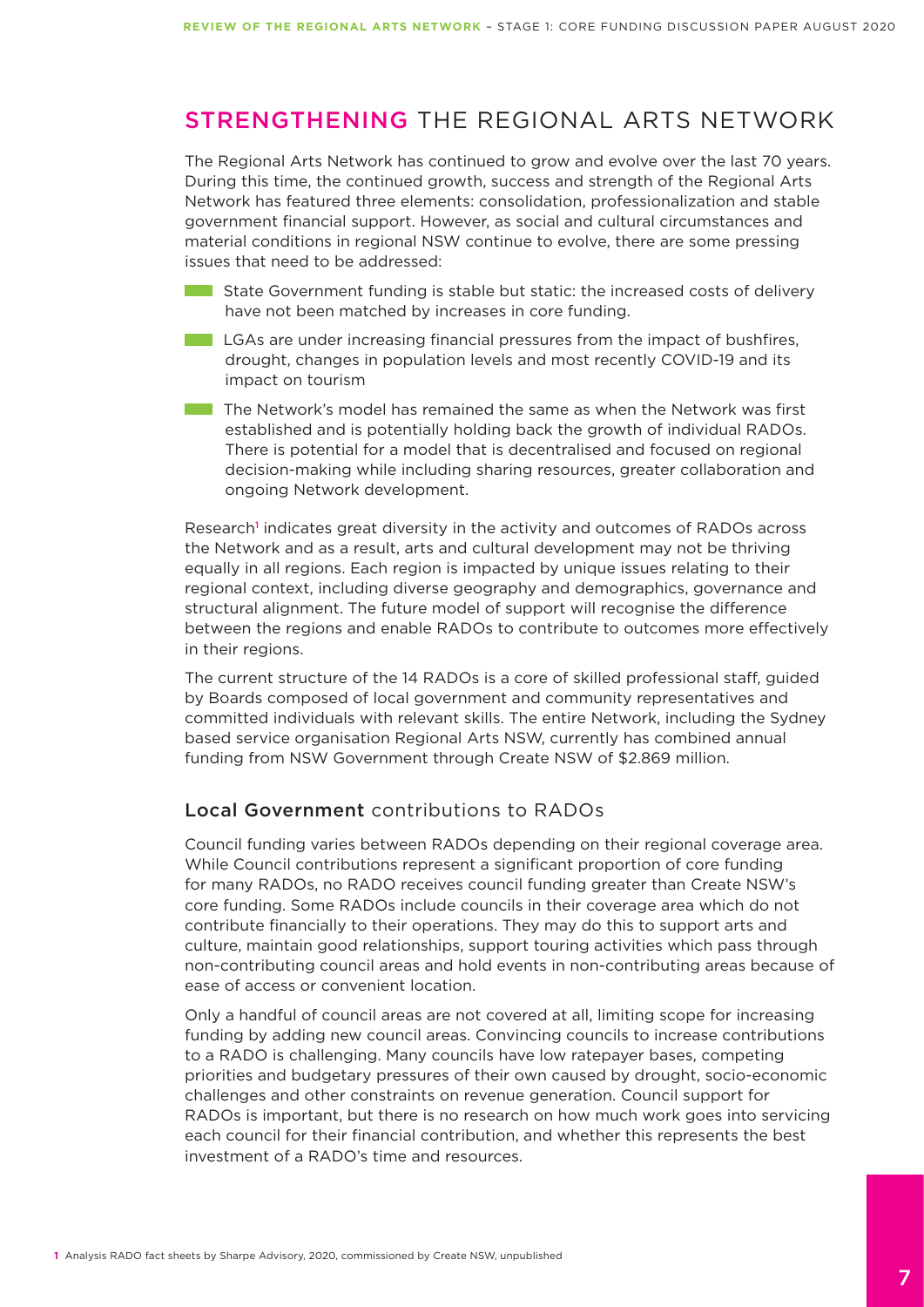### A self-governing, regional decision-making Network

A key principle of regional decision-making is that it occurs in and is led by the community that it affects. Each region has its own set of circumstances and its own strengths and challenges. A self-governing Network could, by better responding to these characteristics and with more intensive and organised interaction between RADOs, engender within its membership a new model of strategic leadership, featuring constructive inter-dependencies and supports for capacity building.

### Increasing the Network's capacity

The landscape in which RADOs operate is constantly changing and evolving. Each RADO can better serve and support their future regional arts and cultural needs and aspirations if it has stability, flexibility and capacity for incisive thinking and longterm relationships. Individual RADO members of the Network need to be enabled to:

- **build local capacity to work with artists and arts and cultural organisations in** their regions and the RADOs contributing councils
- contribute to and respond to the aspirations and needs of their local communities, including First Nations communities
- **DEE** develop innovative ways to refresh staff skills
- **build strong relationships with metropolitan arts organisations through mutual** consultation in order that the most appropriate programs can be delivered in the regions
- work with a wide range of arts and cultural organisations outside their usual network
- **improve their business operations through management support, professional** development and support for Aboriginal Arts Officers
- **The make optimum use of digital technologies in the delivery of services**
- set strategic priorities for their programs (core KPIs) and improve data collection
- share staff resources and training across the network.

Each region has its own set of circumstances and its own strengths and challenges.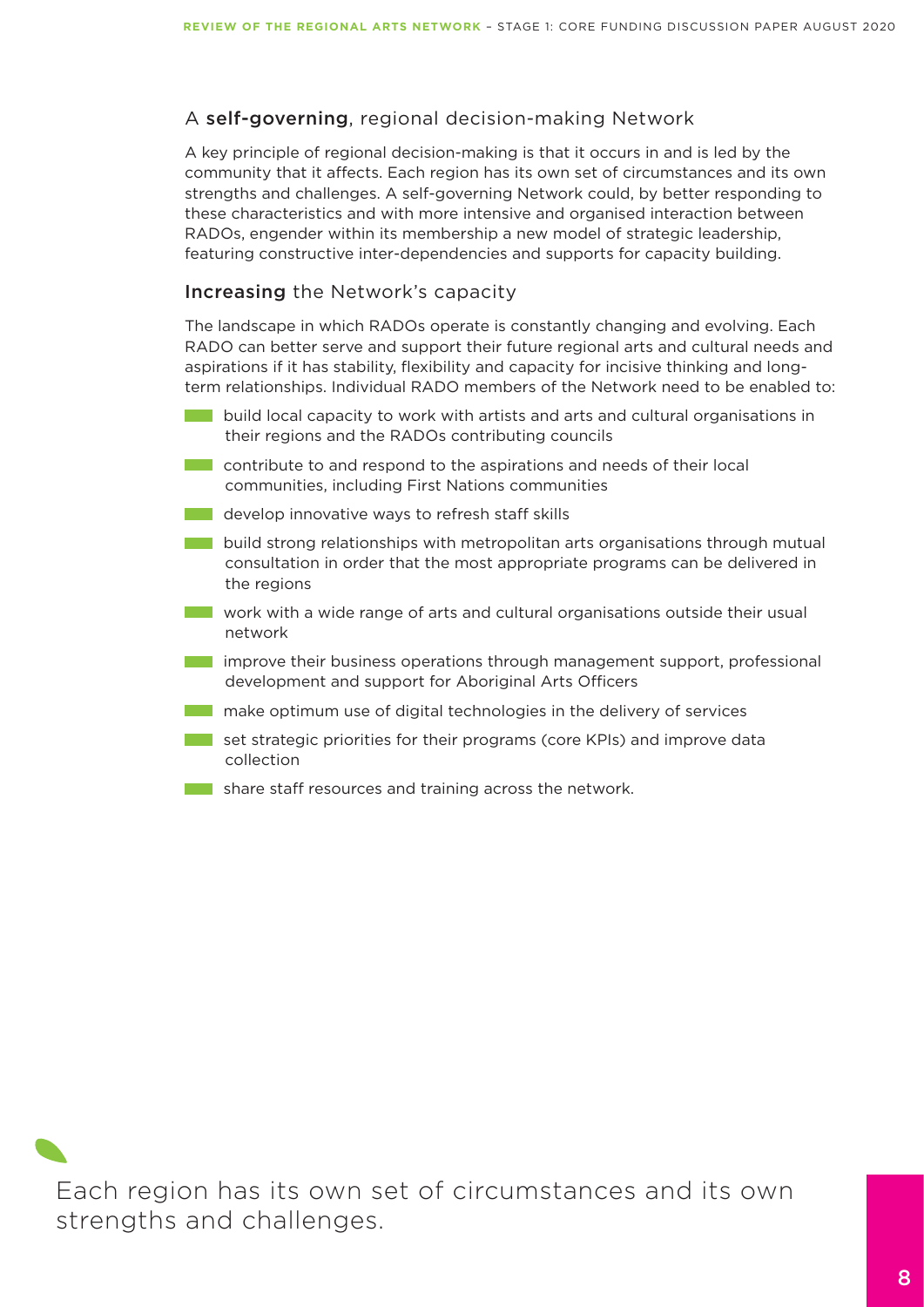# <span id="page-8-0"></span>NSW GOVERNMENT FUNDING

The core funding breakdown for the past four years is outlined in the table below.

| <b>ORGANISATION</b> | <b>TYPE OF FUNDING</b>                                                                | 2019/20     |
|---------------------|---------------------------------------------------------------------------------------|-------------|
| <b>RANSW</b>        | Multi-Year Program funding 2016-2020                                                  | \$455,000   |
|                     | Country Arts Support Program (CASP) - distributed to<br>regions through the RADOs     | \$250,000   |
|                     | Strategic funding to deliver Artstate (4 years 2017-2020)                             | \$200,000   |
|                     | <b>Total RANSW</b>                                                                    | \$905,000   |
| <b>RADOS</b>        | Multi-Year program funding (2016-2020) (14 x \$140k +<br>\$4,000 - West Darling Arts) | \$1,964,000 |
|                     | Regional Arts Network Total \$2,869,000                                               |             |

The RADOs have also been successful in attracting investment through project funding from State and Federal Governments and partnering with other entities and Government departments, such as NSW Health and the Department of Communities and Justice to enable enhanced arts and cultural as well social outcomes for their regions.

Analysis shows, however, that core funding from Create NSW and contributing councils is not keeping up with inflation**2**. Although there have been small individual variations in this amount reported on the RADO annual acquittals, the figure of \$140,000 per year, per RADO was stable between 2013-2018. When adjusted for inflation (using an average annual inflation rate of 1.8%), the 2018 figure represents a 9.1% cut in funding compared to 2013 levels. If core funding had been indexed at 1.8% per year since 2013, the funding level would have been \$153,256 in 2018. As a result, RADO budgets are increasingly squeezed. Prudent financial management and care with financial risk means organisations have avoided financial distress, despite these budgetary pressures.

RADOs rely on government funding to operate. In some cases, the proportion of government funding to total income is as high as 99% (Western Riverina Arts, 2018). Like many service organisations, RADOs struggle to generate much of their own income and the majority receive little or no sponsorship or philanthropic support. The exceptions are Arts North West (which derived 22% of the income from earned streams in 2018) and Southern Tablelands (which generated 13% from sponsorship/ philanthropic sources in 2018).



#### SOURCES OF GOVERNMENT FUNDING PER **RADO 2018**

All other sources Project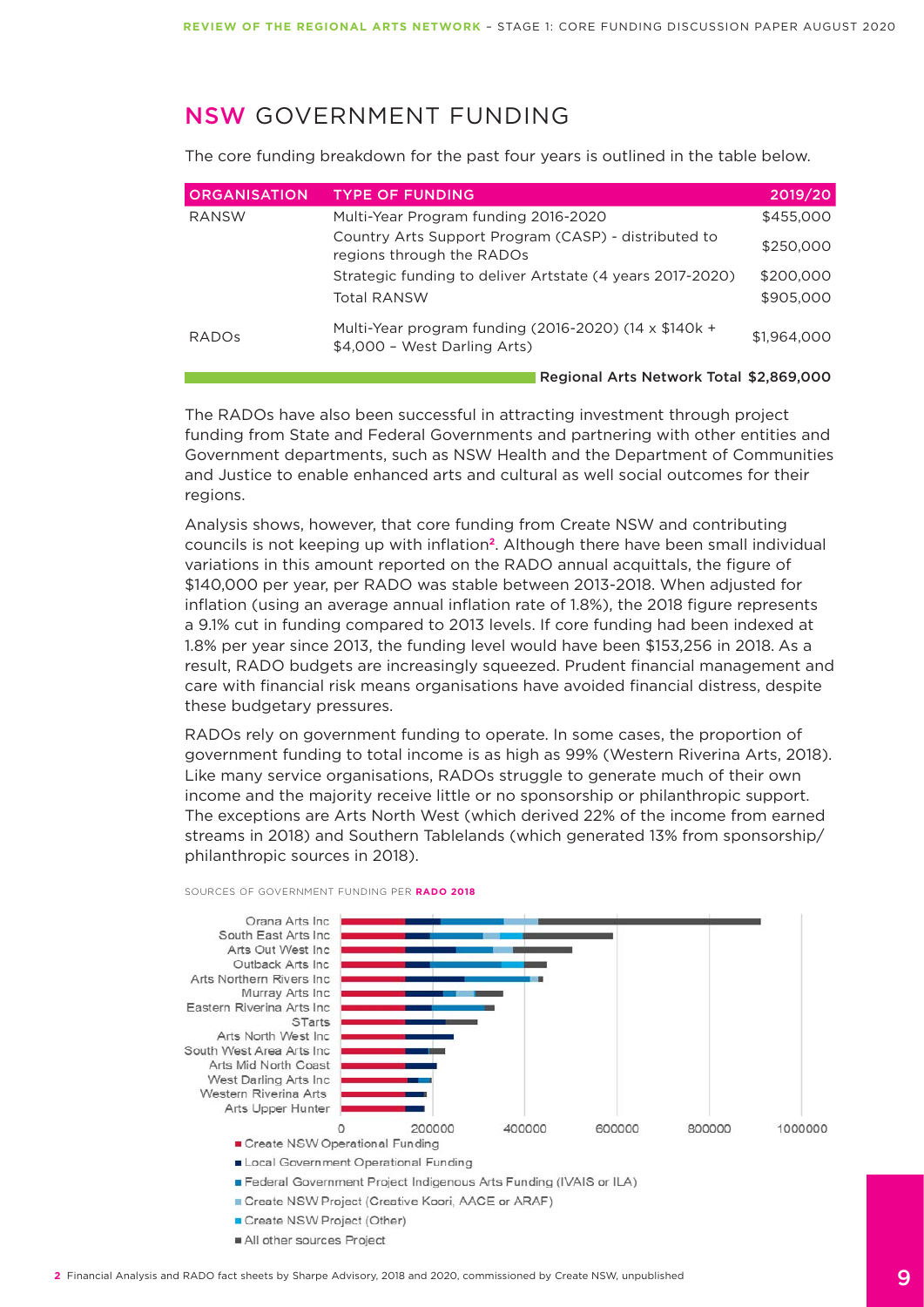The Network needs stability and certainty in its funding arrangements to serve large geographic areas, to provide services and to innovate. RADOs struggle to secure non-government funding with different rates of success for obtaining non-State Government project funding. In general, RADOs manage their finances well and all are in a stable financial position.

### REGIONAL ARTS NSW FUNDING

RANSW acts as the peak body and service agency for the regional network. Its aim is to work cooperatively and collaboratively in order to achieve the best outcomes for all parties**<sup>3</sup>** and has the following goals:

- **Strengthening and supporting the network of RADOs in NSW**
- **Strengthening, developing and maintaining the RANSW grants programs**
- **Follow** Fostering and promoting the value of the arts and cultural sector in a local, regional and national context
- **Playing a key role in supporting the ongoing development of a vibrant and** sustainable regional Aboriginal arts and cultural sector
- Demonstrating leadership in effective governance and sustainable financial management

Regional Arts NSW receives \$455,000 p.a. in core funding from Create NSW. In addition, for the past four years it has received \$200,000 p.a. to deliver Artstate. Regional Arts NSW also delivered CASP (\$250,000 in devolved Create NSW funding) and the Regional Arts Fund (Australian Government funding).

#### Country Arts Support Program (CASP)

Create NSW allocates \$250,000 in devolved CASP funding each year under a multiyear funding agreement (2016-18 + 2 years rolled over) with Regional Arts NSW. CASP aims to support community arts and cultural development in regional NSW through small grants of up to either \$3000 or \$5000 for short-term, locally initiated projects. A desktop analysis of the successful CASP projects in 2019/20 reveals that about 45% of the funding was provided for creative workshops, either with or without a public outcome. Over a quarter of all projects had children and young people as their target group, and half of all funding was directed towards visual arts and craft projects.

#### Artstate

Since 2017, Regional Arts NSW has focused on Artstate as the Network's annual state-wide gathering and its major project, which aims to bring visibility to the Regional Arts Network and showcase regional arts and culture. Create NSW provides \$200,000 p.a. in funding to support Artstate. This funding agreement ends in December 2020. The host LGA for each Artstate contributed significantly to its delivery and project funding was sought for some outcomes including funding from the Australia Council for the Arts.

The focus on Artstate for this Stage 1 discussion paper is how this funding allocation will be managed in the future. What is the best possible model for an Artstate type event to enable the development of overall strategic direction and planning to enhance the impact and reach of the Regional Arts Network?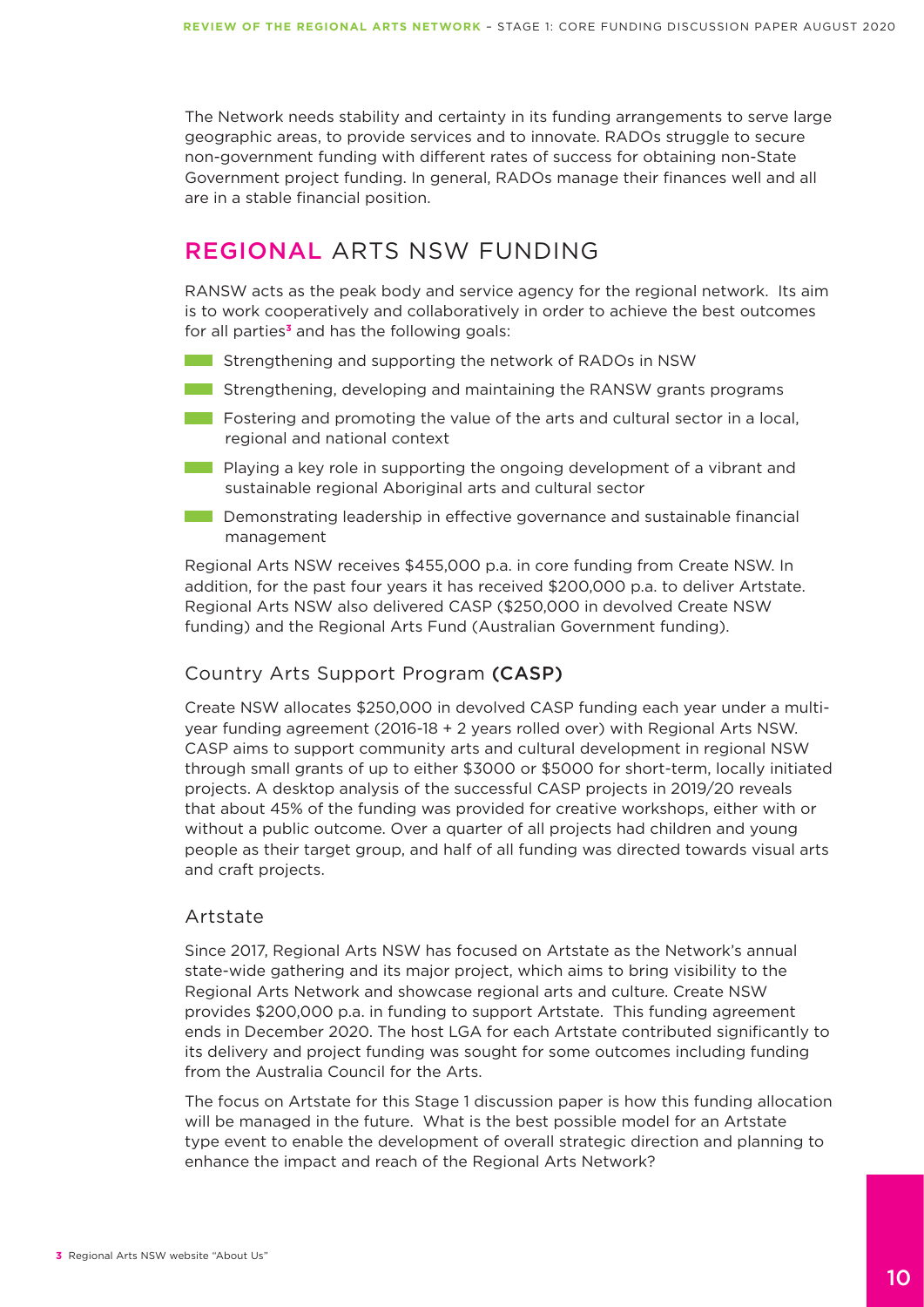### <span id="page-10-0"></span>AUSTRALIAN GOVERNMENT REGIONAL ARTS FUNDING

RADOs have some success in generating Australian Government project funding to support their annual program of activities. There is variation across the network in the amount of Australian Government funding received by each RADO.

The Australian Government's Regional Arts Fund (RAF), \$3,371,000 each year for 2016-20, extended to June 2021, supports sustainable cultural development in regional and remote communities in Australia. The Fund is allocated to states and territories based on agreed percentages established in 2001 (with slight modifications since) determined by the Department of Infrastructure, Transport, Regional Development and Communications, as per the table below. These amounts have been in place for at least eight years. Regional Arts Australia delivers the funding through organisations in each state and territory and in NSW through RANSW.

| AGREED FORMULA   <mark>NSW</mark>                                                     | I QLD I | \ VIC \ | WA SA | <b>TNT N</b> | TAS ACT |  |
|---------------------------------------------------------------------------------------|---------|---------|-------|--------------|---------|--|
| FOR ALLOCATING 16.96% 16.96% 16.96% 16.96% 14.08% 9.32% 7.59% 1.17%<br><b>FUNDING</b> |         |         |       |              |         |  |

The Fund provides Quick Response and Community grants for arts projects, professional development and capacity building and national strategic projects by individuals, groups and organisations. Quick Response Grants support opportunities for professional development for artists and arts workers and for skills and arts development through the employment of arts and cultural workers. Community Grants support employment and professional development for artists, participation in and access to the arts and encouragement of greater private sector support for the arts.

In November 2019 the Australian Government provided an additional \$1.1 million. In April 2020 the Government announced \$27 million relief measures for the arts, comprising \$10 for the national Regional Arts Fund, plus \$7 million for Indigenous arts centres and \$10 million for music industry charity Support Act.

# <span id="page-10-1"></span>FUTURE FUNDING CHALL FNGES

Models in other jurisdictions use 'ring-fenced' or targeted funding as a method to deliver strategic initiatives in regional areas. In the past, Create NSW has had competitive rounds that were only available to organisations in regional areas (such as the Regional Partnerships program), but no rounds that were only open to RADOs. Multi-Year applicants are now able to apply for project funding, but RADOs that apply are assessed against the same criteria as all other applicants. The category is competitive, with many more applications than can be supported.

The table below explores possible options for future use of the Create NSW funding currently committed to the Regional Arts Network.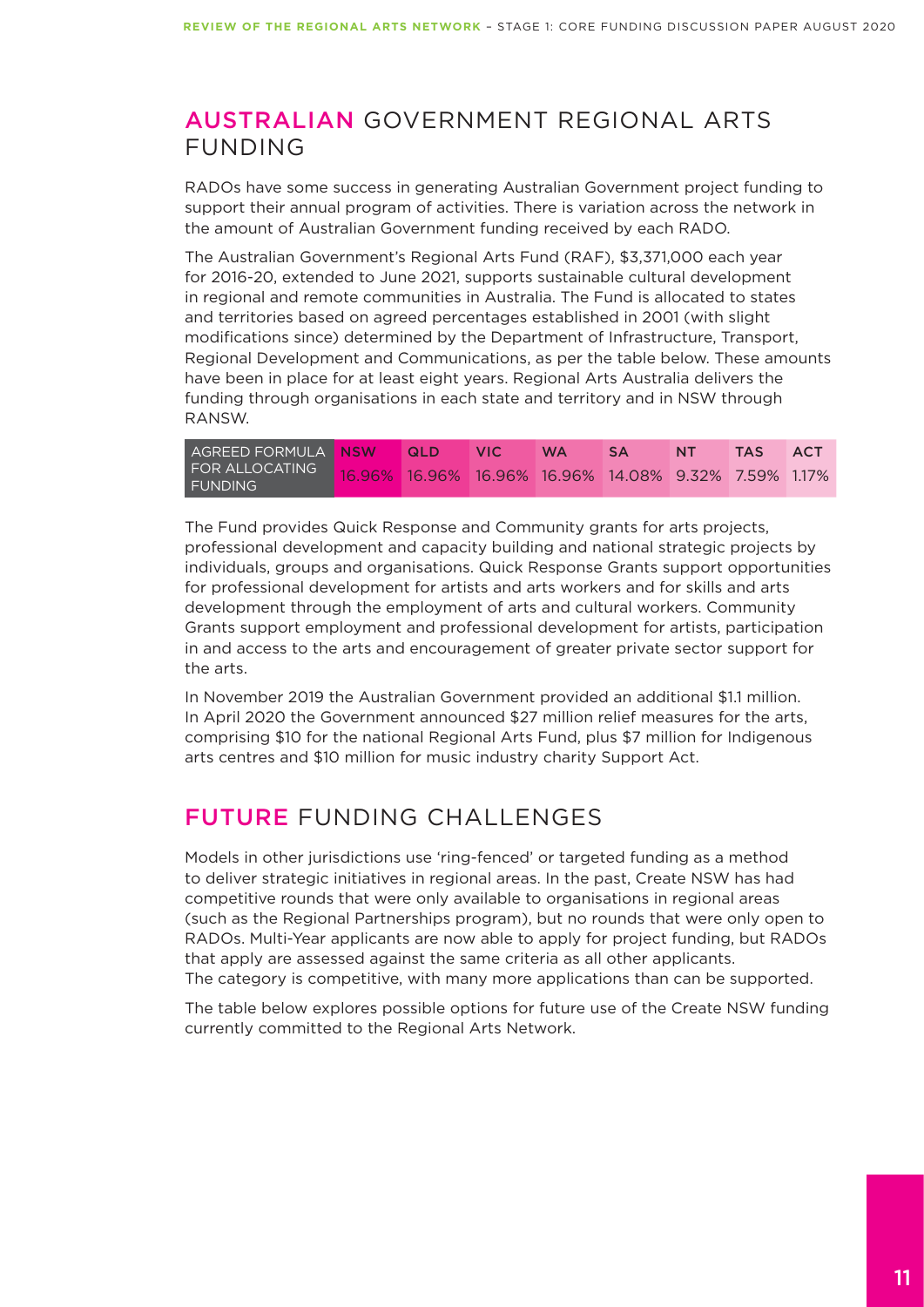# Options for Create NSW funding

| <b>OPTION</b>        | <b>OPPORTUNITIES</b>                                                                                                                                                                                                                                                                                                                                          | <b>CHALLENGES</b>                                                                                                                                                                                                                                                                                                              | <b>FUNDING</b><br><b>OUTCOMES</b>                                                                                                      |
|----------------------|---------------------------------------------------------------------------------------------------------------------------------------------------------------------------------------------------------------------------------------------------------------------------------------------------------------------------------------------------------------|--------------------------------------------------------------------------------------------------------------------------------------------------------------------------------------------------------------------------------------------------------------------------------------------------------------------------------|----------------------------------------------------------------------------------------------------------------------------------------|
| <b>Status</b><br>quo | No change- programs<br>continue as in<br>previous years<br><b>RANSW</b> maintained                                                                                                                                                                                                                                                                            | RADOs miss opportunity<br>for greater local decision-<br>making and autonomy to<br>support unique needs of<br>their region<br>RADOs collectively miss the<br>opportunity to take a greater<br>role in the governance and<br>development of the Network<br>No re-allocation of funds<br>regionally across the<br><b>Network</b> | <b>RANSW</b><br>and RADOs<br>maintain<br>existing<br>funding<br>No additional<br>funding to<br><b>RADOs</b>                            |
| Lead<br>RADO         | Potential to rotate<br>this between RADO<br>members<br>Could be determined<br>by tender, member<br>consensus or other<br>method.<br>Local understanding<br>of RADO needs and<br><i>issues</i><br>Demonstrates<br>commitment to<br>direct investment in<br><b>Regional NSW</b><br>Supports local<br>decision making<br>as well as a self-<br>governing Network | Capacity of a single RADO<br>to undertake the role<br><b>Willingness of RADO</b><br>contributing Councils to<br>accommodate the role<br>Perception by other Network<br>members that a single RADO<br>perspective may not be<br>adequate to meet all regions'<br>needs<br>No re-allocation of funds<br>across the Network       | Funding for<br>support and<br>advocacy to<br>a selected<br><b>RADO</b><br>No additional<br>funding to<br><b>RADOS</b>                  |
| <b>CNSW</b>          | CNSW provides<br>coordination role.<br>Decentralising<br>funding from CBD to<br>regions<br>Greater control by<br>Network members,<br>self-governing<br>Network and support<br>for local decision<br>making<br><b>CNSW</b> support<br>to assist Network<br>development                                                                                         | CNSW potential limited<br>ability to travel regionally<br>and to directly connect with<br>RADO management and<br>boards<br>Clarifying the support and<br>advocacy functions to be<br>delivered in new structure<br>Resources may not be<br>adequate for effective<br>delivery.                                                 | Increase in<br>core funding<br>for each<br>RADO.<br>Funds also<br>set aside for<br>some RADOs<br>to contribute<br>support<br>functions |